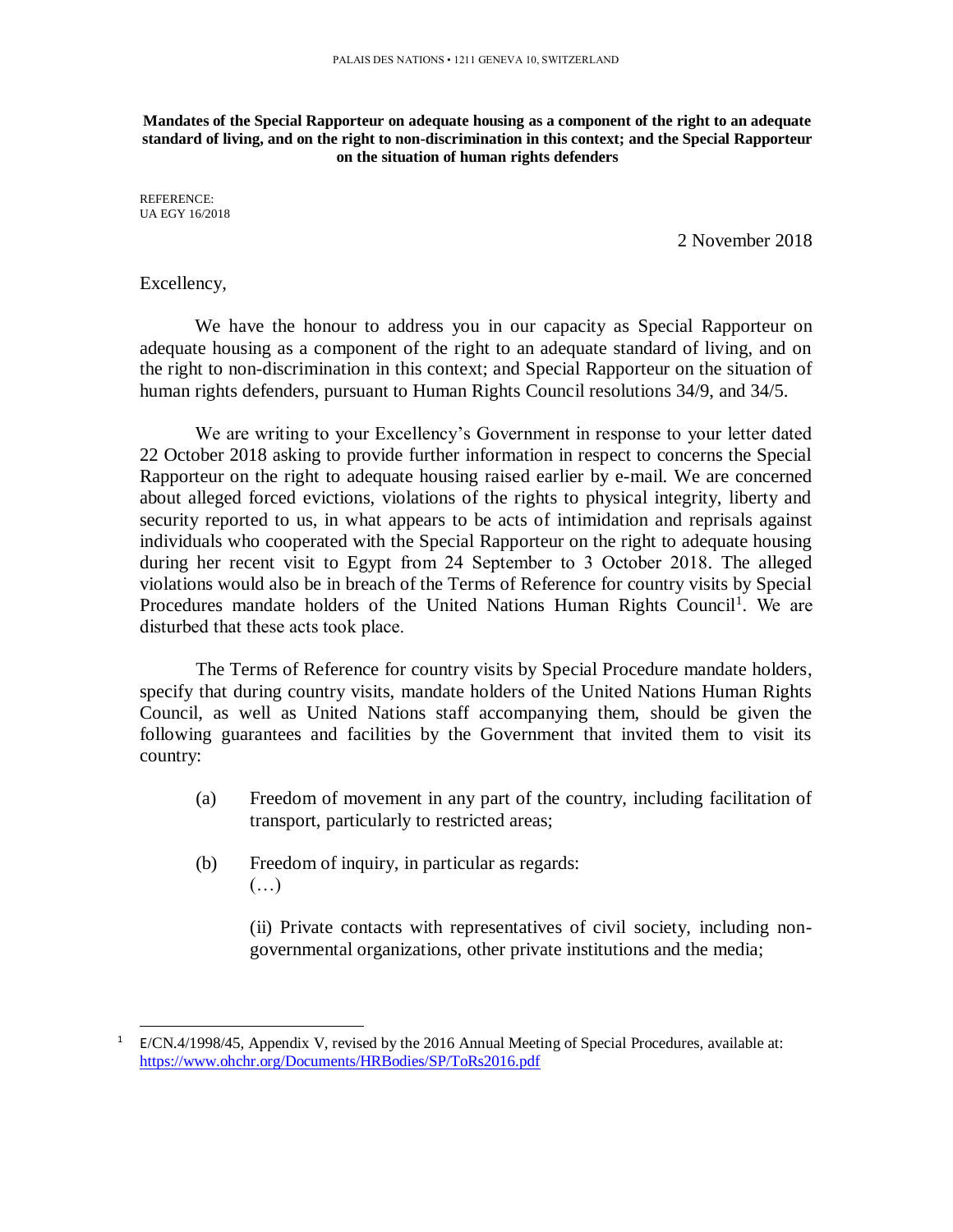(iii) Confidential and unsupervised contact with witnesses and other private persons, including persons deprived of their liberty, considered necessary to fulfil the mandate of the mandate holder;

(iv) Access to all prisons, detention centres and places of interrogation as considered necessary by the mandate holder to fulfil his or her mandate; and (...)

(c) Assurance by the Government that no person or group of persons, whether acting in their official or individual capacities, who cooperate, seek to cooperate, or have cooperated with the mandate holder in relation to the mandate, will for this reason suffer intimidation, threats, harassment or punishment, be subjected to judicial proceedings or to any other kind of reprisals by any means whatsoever; assurance that any measures that could deter such cooperation or be perceived as such, will be avoided. These assurances should apply before, during and after the conduct of country visits.

The Government of Egypt has repeatedly given its full assurances that no one would face any intimidation, threats, harassment or punishment, or be subjected to judicial proceedings or to any other kind of reprisals before, during and after the visit. Such assurances were given to her as Special Rapporteur on the right to adequate housing before, during the first day of the visit and at its end.

There were a number of unfortunate infractions of the Terms of Reference during the visit, which were already raised in conversations with the Ministry of Foreign Affairs during the visit, but which the Special Rapporteur decided not to make public, as she wanted to concentrate the end of mission statement on major right to housing issues the country is facing. The following infractions occurred:

On the first day of the visit, a visit was planned to a community threatened with development-based home demolitions. Upon approaching the site, the delegation was stopped by local police and prevented from walking freely in the area. The delegation was escorted into a small shop for security identification. After lengthy discussions with a police officer, the Special Rapporteur was told that she could stay in the community for a few minutes and take two or three pictures only. He indicated that this offer was just confidential, not to be spoken of with anyone.

Once released the Special Rapporteur went to an apartment to interview residents at risk of eviction. The interviews with these witnesses were interrupted by a police officer, who went to the door of the apartment and asked that all members of the delegation produce identification cards. The Special Rapporteur protested against this, but the delegation and the witnesses were not allowed to leave the building without having their identification cards photographed.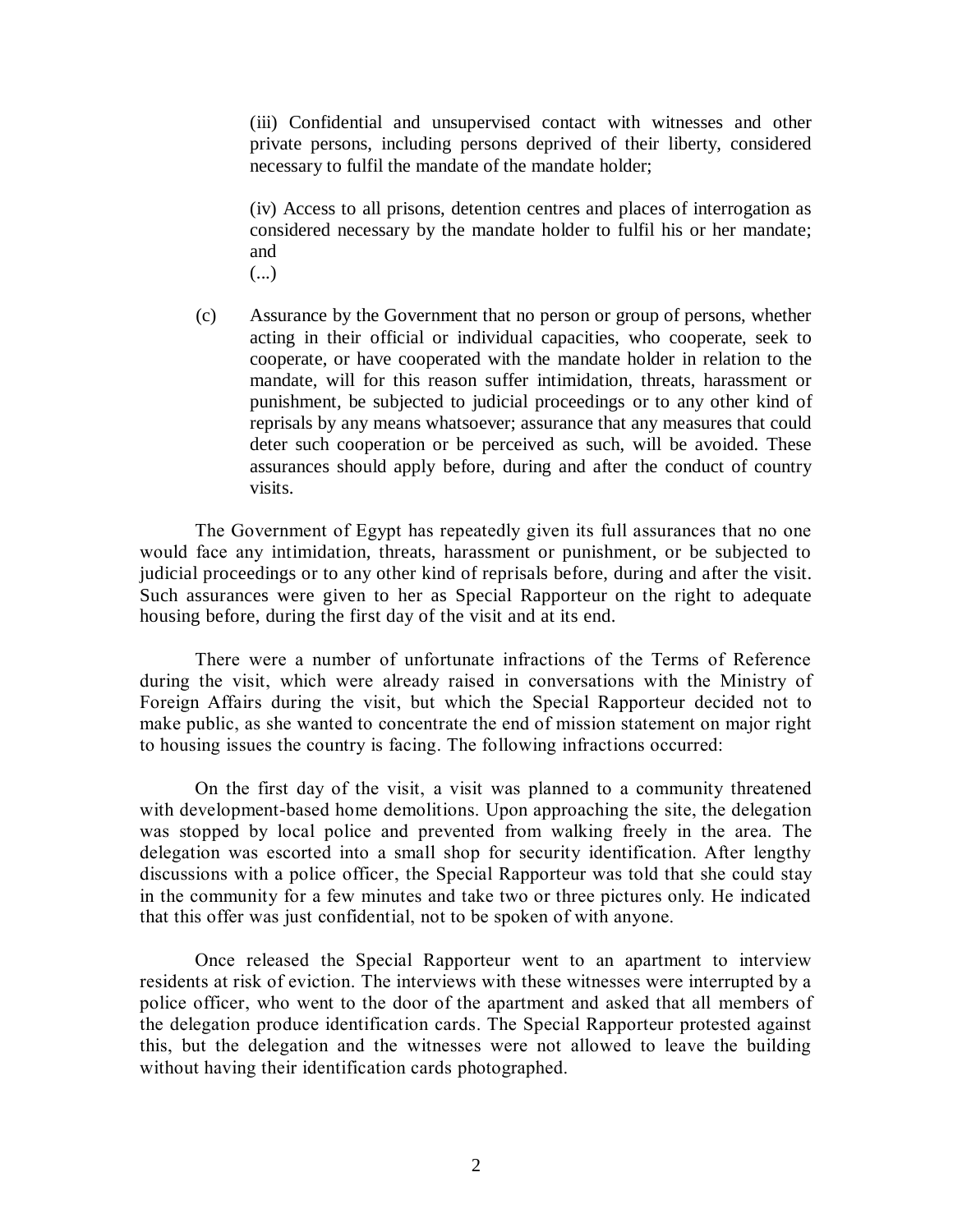Upon leaving the apartment, the Special Rapporteur was confronted by an agent of the National Security Services and only allowed to leave the area and continue interviews with community members after contacting on officer of the Minister of Interior. By this time it was quite late at night. The Special Rapporteur protested about this to the Ministry of Foreign Affairs.

From that point on, to avoid such encounters, the Special Rapporteur had to acquiesce to being accompanied throughout the remaining visit by a security detail of approximately five officers – all of whom were armed. As a result, it was challenging to conduct the mission according to the methodologies of Special Procedures and as the Terms of Reference stipulate, as the Special Rapporteur could not have confidential and unsupervised meetings with witnesses in their homes. Though the security officers did not enter the homes visited, they were present outside – a fact the Special Rapporteur had to tell witnesses. This had a chilling effect on other witnesses who feared reprisal. And of course, because of the accompaniment of a security detail at all times, she was unable to provide the usual assurances of confidentiality and anonymity.

We also regret that she was not able to visit all of the areas deemed relevant to the mission. For example, despite providing the Government with timely notice, she was not able to visit Warraq Island, located in the middle of the Nile close to Cairo. She was told originally that she could not go there for security reasons. Then, she was told it would take two full days to arrange a security detail to accompany the delegation. After waiting more than two days, she was informed that she could indeed visit, but the only possible time was precisely when she was meant to meet with Minister of Foreign Affairs. In addition, the request to meet with persons from the island, who had been detained by authorities after public demonstrations against housing demolitions, was not granted. All of this is suggestive that the Special Rapporteur on the right to adequate housing did not fully enjoy "freedom of movement in any part of the country", nor could she meet all relevant stakeholders in Egypt "in private and unsupervised contact" as outlined in the Terms of Reference for country visits by Special Procedure mandate holders.

Concerning acts of intimidation and reprisals against those who cooperated or sought to cooperate with the mandate in connection to the visit, several interlocutors contacted decided not to meet the Special Rapporteur. This is due to a culture of fear that persists among those who are affected by development based evictions or relocation, and among lawyers and human rights defenders working on the right to housing.

A number of persons who agreed to meet the Special Rapporteur, said inter alia that prior to the visit they had received phone calls by government officials enquiring whether they intended to meet the Special Rapporteur. Others whom she met received anonymous threats during or after the visit, warning them "not to go too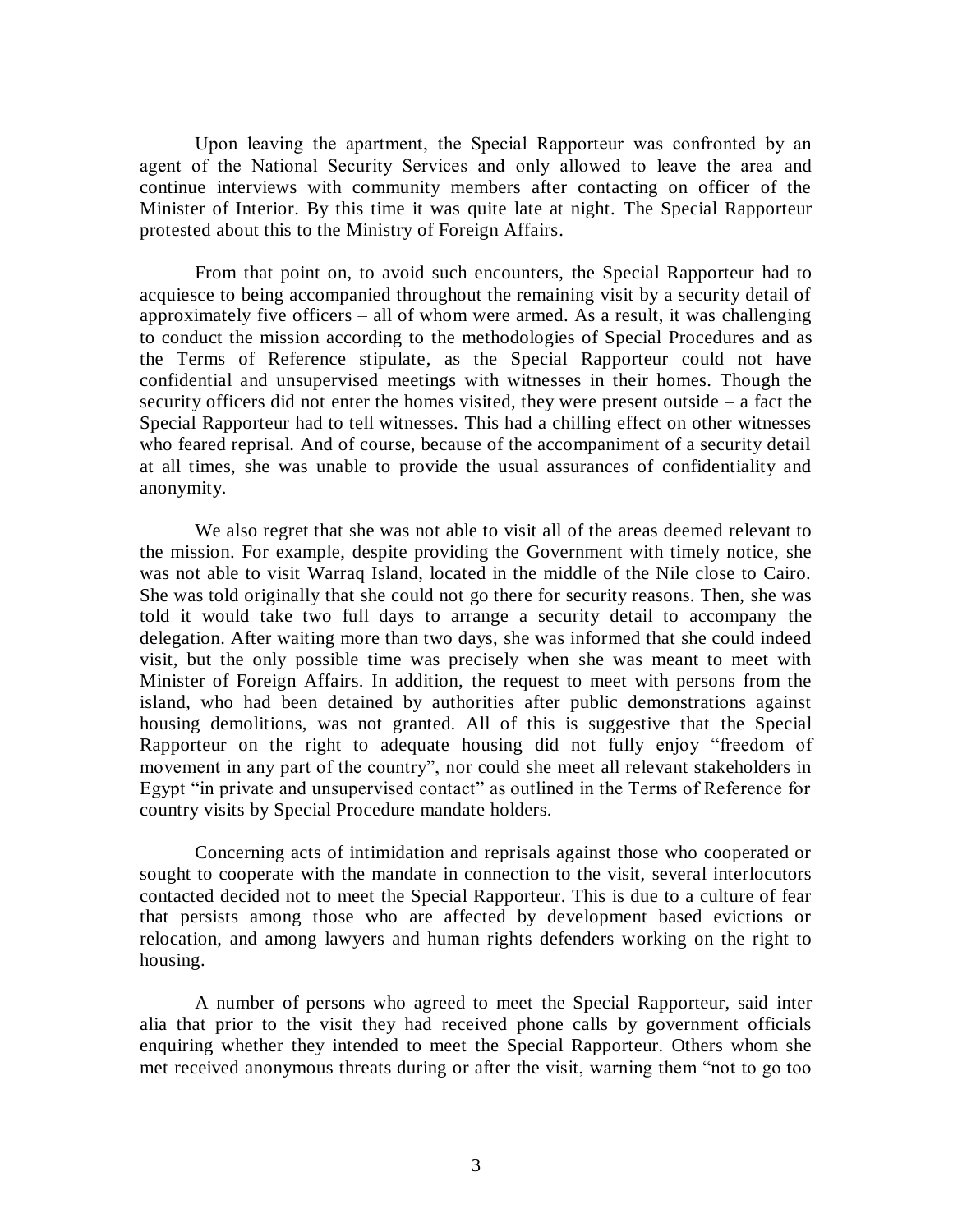far or cause more trouble". A local expert on the right to housing was summoned to report to the General Attorney's Office a few days before the visit to be charged for alleged infractions against law 84 /2002, which was subsequently revised by law 70/2017 for Regulating the Work of Associations and other Institutions Working in the Field of Civil Work, a controversial law which itself is not in conformity with international human rights standards as it is widely used to criminalize lawful activities of human rights defenders and civil society organizations in Egypt.<sup>2</sup>

After the visit, interlocutors reported that they were followed by unknown persons in a car who also photographed their place of residence. Some interlocutors were contacted by the police with respect to issues relating to the visit or have been subjected to a travel ban. One witness was attacked by an individual with a metallic object in the street two days after meeting the Special Rapporteur. The witness sustained injuries to his head and chest. The timing of the attack raises the suspicion that the assault may have linked to the interaction with the Special Rapporteur on the right to adequate housing.

All of the individuals who reported these acts of intimidation and reprisals asked to keep their identities confidential as they fear further retaliation if their identity is disclosed to the Egyptian authorities. As we received several allegations of intimidation and reprisal after the visit from different sources, we can only conclude that there appears to be a pattern of acts of intimidation and reprisals against persons who interacted with the Special Rapporteur on the right to adequate housing in her capacity as an expert of the United Nations appointed by the Human Rights Council.

We are also seriously concerned about severe violations of human rights and reprisals affecting several members of communities visited. Of particular concern are the forced evictions that took place in two areas visited. In total, it has been reported that as many as 15 multi-floor houses were demolished after the visit, including the homes of community leaders the Special Rapporteur met. In one community, police forces allegedly entered homes, used excessive force against residents not vacating voluntarily their homes and throughout their furniture on the street before destruction of their homes. As a consequence, several families were rendered homeless without any provision of alternative accommodation or compensation by the Government.

In fact, at the time of writing, we are learning of forced evictions and house demolitions at a second site, were demolitions are carried out in lower floors of a house, while individuals living in upper floors have not yet vacated the house putting their lives in immediate danger. In this case, it is reported again that no alternative

l

<sup>&</sup>lt;sup>2</sup> See statement of the United Nations High Commissioner for Human Rights "Repressive new NGO law deeply damaging for human rights in Egypt" from 1 June 2017 and earlier statements of the Special Rapporteur on the rights to freedom of peaceful assembly and of association, the Special Rapporteur on the promotion and protection of the right to freedom of opinion and expression and the Special Rapporteur on the right to human rights defenders, from 11 October 2016 and 23 November 2016.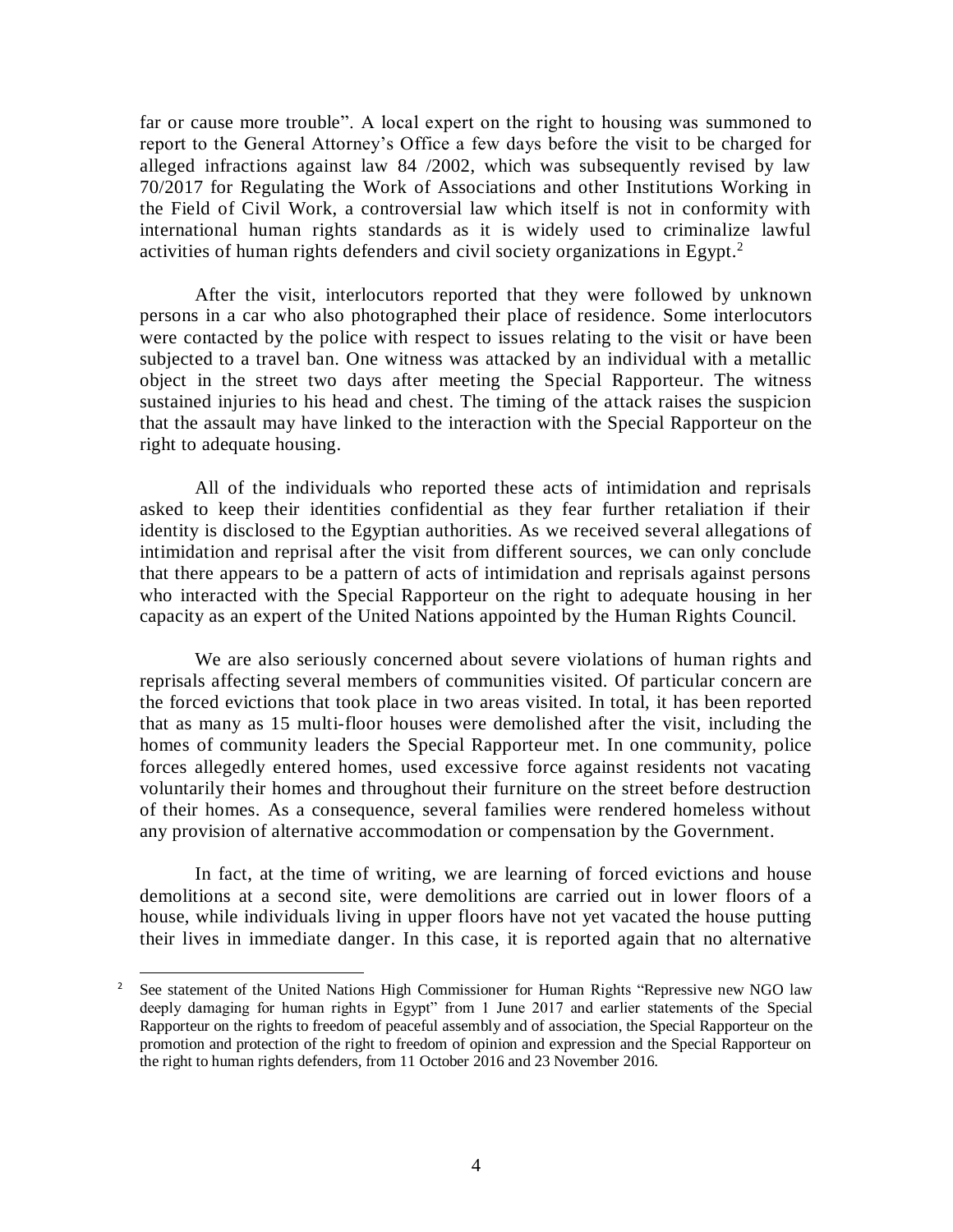accommodation has been provided to the concerned individuals, and that they are effectively rendered homeless.

We also have learned that community members have been called to police stations to sign agreements to vacate their homes after the visit. One resident was held in undisclosed detention for two days and only released after signing in detention an agreement to have the house belonging to his extended family demolished. The agreement did not include any provisions related to relocation, alternative housing or compensation for the loss of the homes and property. Community members protesting his detention in front of a police station were told by local police that "this should be a lesson not to feel empowered by foreigners".

These reported incidents are not only violations of the right to adequate housing, the rights to liberty, security, and to physical integrity; they are also serious breaches of the assurances the Special Rapporteur on the right to adequate housing was given by the Arab Republic of Egypt at the beginning and end of the official visit that nobody would face intimidation or reprisal for meeting her or for providing information to her or her mandate.

We therefore call on the Egyptian authorities to immediately stop any forced evictions that are contrary to international human rights law, including the targeted demolition of homes belonging to residents the Special Rapporteur on the right to adequate housing met, and the practise of extortionist relocation agreements in detention or at police stations.

Furthermore, any act of reprisals, including prosecution, against those who cooperated with the Special Rapporteur in the context of this visit - be it civil society representatives, activists or residents - must immediately stop. Relevant authorities should ensure accountability for such acts and provide effective remedy to those affected.

The above mentioned acts may indicate a pattern of reprisals against those seeking to cooperate with Special Procedures as there have been at least two other cases of apparent reprisals against individuals for their cooperation with Special Procedures mandate holders. These cases have recently been raised by the Special Rapporteur on the situation of human rights defenders and the Working Group on Enforced or Involuntary Disappearances in communications EGY 9/2017, EGY 14/2017 and EGY 4/2018.

In this context, we would like to recall Human Rights Council resolutions 12/2, 13/3, 24/24 and 36/21, which reaffirm the right of everyone, individually or in association with others, to unhindered access to and communication with international bodies, in particular the United Nations, its representatives and mechanisms in the field of human rights. In these resolutions, the Human Rights Council calls on States to prevent and refrain from all acts of intimidation or reprisals, to take all appropriate